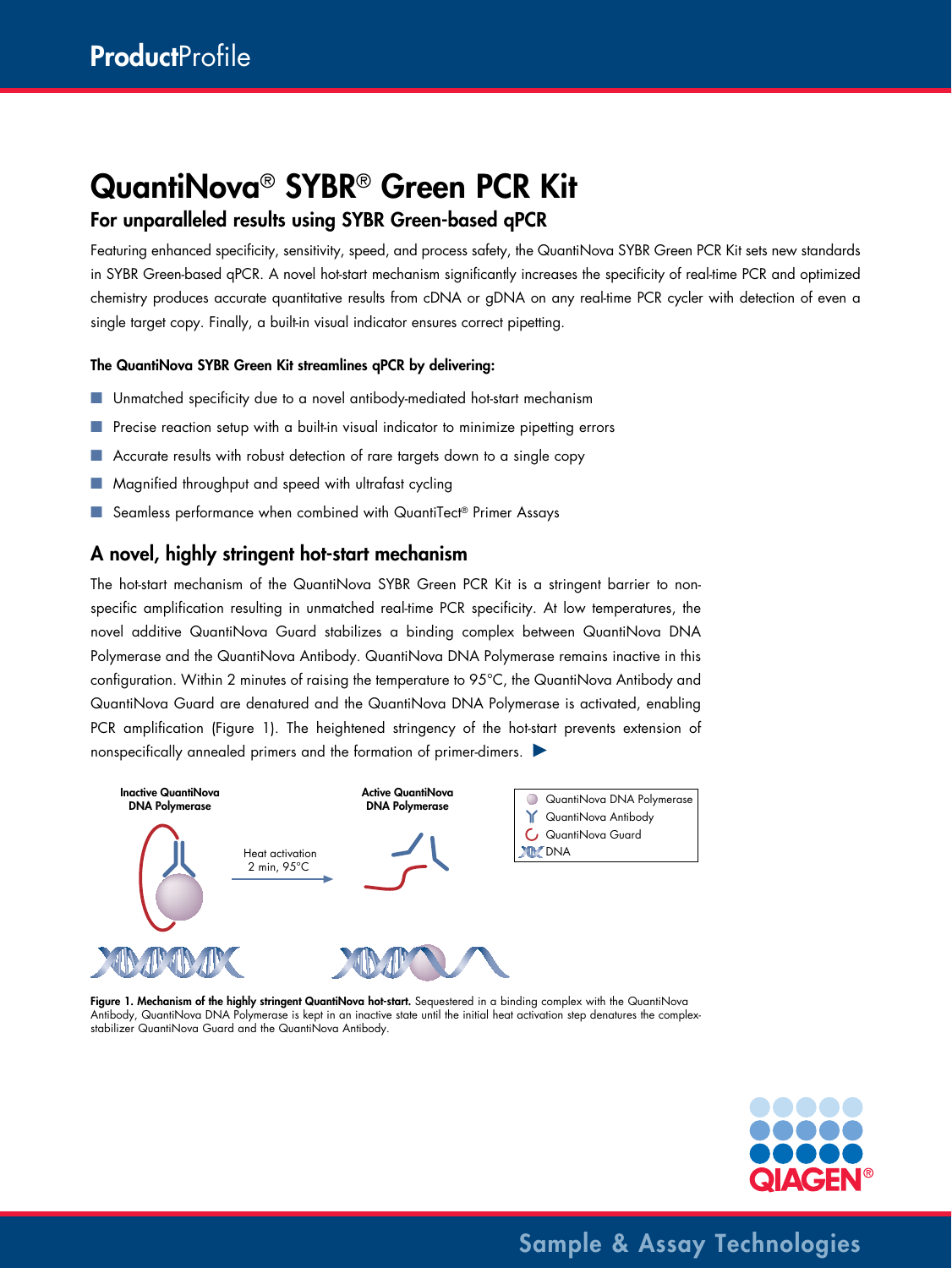### A built-in visual indicator of accurate reaction setup

The chemistry of the QuantiNova SYBR Green PCR Kit is enhanced with a built-in control that minimizes pipetting errors during reaction setup. The master mix contains an inert blue dye that does not interfere with the qPCR reaction, but improves the visibility of contents in the reaction vessel. The QuantiNova Yellow Template Dilution Buffer, used to dilute the template nucleic acid, contains an inert yellow dye. Upon adding the diluted template DNA to the master mix, the color of the solution changes from blue to green (Figure 2), providing a visual indication that each reaction was set up correctly.



Figure 2. Accurate reaction setup indicated by the built-in pipetting control. The QuantiNova SYBR Green PCR Master Mix contains an inert blue dye. Combined with QuantiNova Yellow Template Dilution Buffer, the resulting solution turns green, indicating that the reaction was set up correctly.

While the yellow dye of the QuantiNova Yellow Template Dilution Buffer is a fail-proof way of 28 ensuring accurate reaction setup without impacting real-time PCR performance (Figure 3), the dilution buffer is not required to obtain superior results with the QuantiNova SYBR Green PCR Kit. 24 Thus, the user is not restricted to a particular template buffer, just like the QuantiNova SYBR Green 20 PCR Kit can be used with any real-time PCR cycler. <sup>2</sup>



Figure 3. Maximum performance with and without QuantiNova Yellow Template Dilution Buffer. EGFR was amplified from rigure s. maximum periormance wim and wimour Quammoova Tenow Tempiale Dilution butter. LOTK was ampimed from<br>Hela cDNA using a QuantiTect Primer Assay and the QuantiNova SYBR Green PCR Kit. The template DNA was diluted fro 10 ng to 0.01 ng using QuantiNova Yellow Template Dilution Buffer or Tris buffer, and reactions were performed on the Bio-Rad® CFX96 and the **B** Applied Biosystems® ViiA® 7 instruments. Resulting C<sub>T</sub> values were comparable for both buffers. All reactions were performed in triplicate.

#### Sensitive detection of single-copy targets 30

The unique formulation of the QuantiNova SYBR Green PCR Kit enables robust and precise 26 detection of even single target copies (Figure 4). This extreme sensitivity is achieved even under ultrafast cycling conditions making the QuantiNova SYBR Green PCR Kit the optimal choice for challenging experiments with precious DNA samples that require highest sensitivity. <u> $\overline{111}$ </u>  $10$  0.1  $\mu$  0.1  $\mu$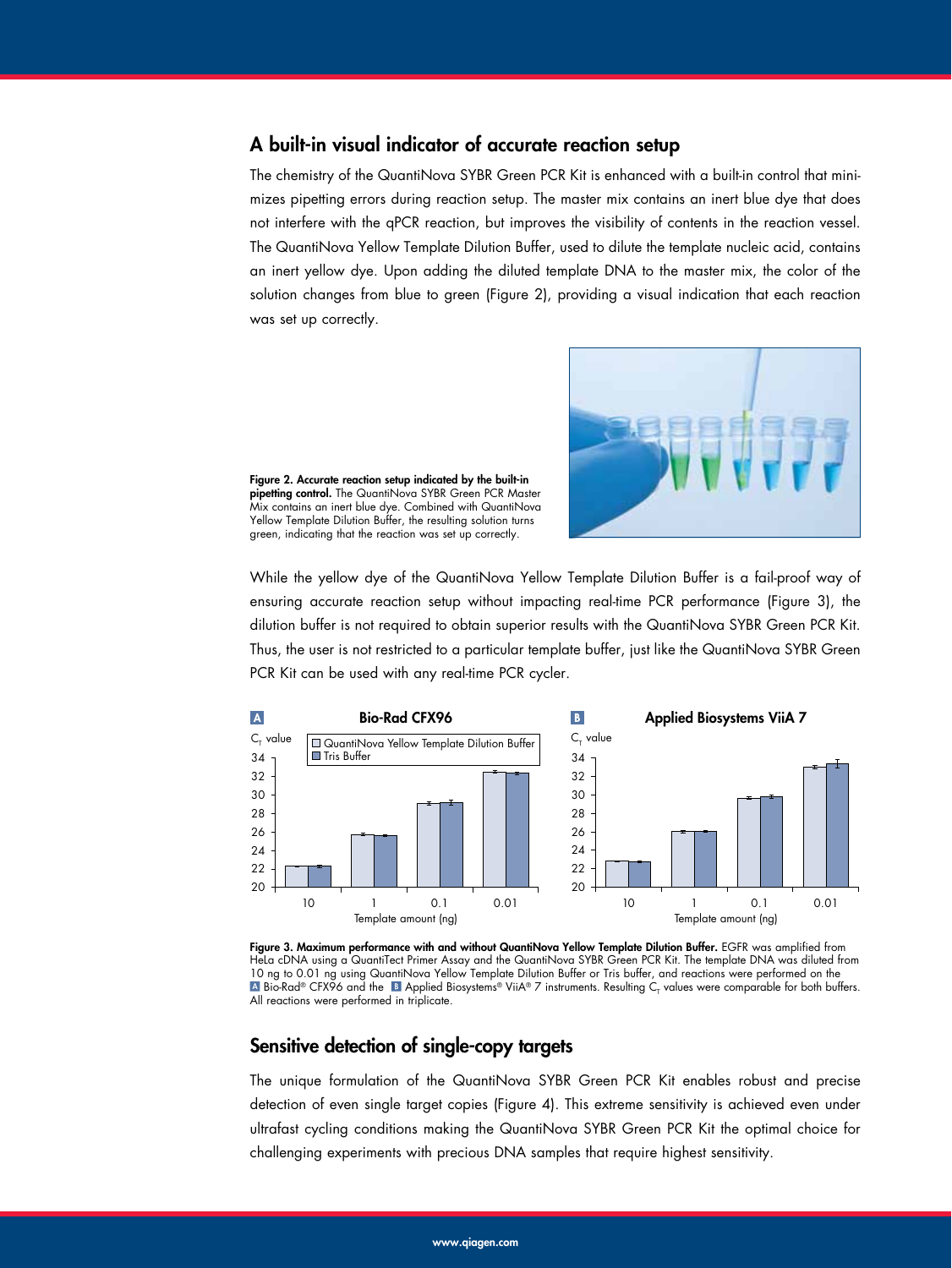

15

Figure 4. Robust and sensitive detection of single-copy targets.  $\Delta$  The single-copy gene IL1R2 was detected in 30, 3, 0.3 and 0.03 ng of leukocyte genomic DNA using the QuantiNova SYBR Green PCR Kit to generate a calibration curve for  ${\sf C}_{_{\sf T}}$  value versus number of target copies. The used volumes correspond to copy numbers ranging from 10 to 10,000 and the correlation to C<sub>T</sub> value was highly linear. The calibration curve was subsequently used to determine the actual number of target copies in 60 reactions set up to theoretically contain a single copy. The reactions were aliquoted from a master mix and target copies in 60 reactions set up to theoretically contain a single copy. The reactions wer ranger copies in our reactions set up to mediencully comain a single copy. The reactions were aliquoted from a master mix at<br>thus, statistical variation led to some reaction wells having more than one copy and others havin number of copies expected in each reaction was calculated using Poisson's equation and compared to the actual number of copies determined with the calibration curve. The calculated and experimental frequencies of detection for low copy numbers were highly concordant, demonstrating the high sensitivity and robustness of the QuantiNova chemistry. 40 10 ng 14.67 14.94

# Top results with any template amount and cycler

The QuantiNova SYBR Green PCR Kit accurately quantifies a wide range of template amounts. 0 Detection is precise and consistent within a dynamic range of input material covering 8 orders of magnitude (Figure 5). The stringent speciticity and exceptional sensitivity ot the QuantiNova wa orbis Green rick ish accordiely quantities a wide range of lemplate annual

| Hela cDNA           | ViiA 7 | CFX96 |
|---------------------|--------|-------|
| 100 ng              | 11.33  | 11.55 |
| 10 <sub>ng</sub>    | 14.67  | 14.94 |
| 1 ng                | 18.11  | 18.37 |
| 100 <sub>pg</sub>   | 21.74  | 22.12 |
| 10 pg               | 25.08  | 25.40 |
| 1 pg                | 28.57  | 28.74 |
| $100$ fg            | 31.85  | 32.29 |
| 10 f <sub>g</sub>   | 35.39  | 36.02 |
| No template control |        |       |
| PCR efficiency      | 95%    | 94%   |









Bio-Rad CFX96